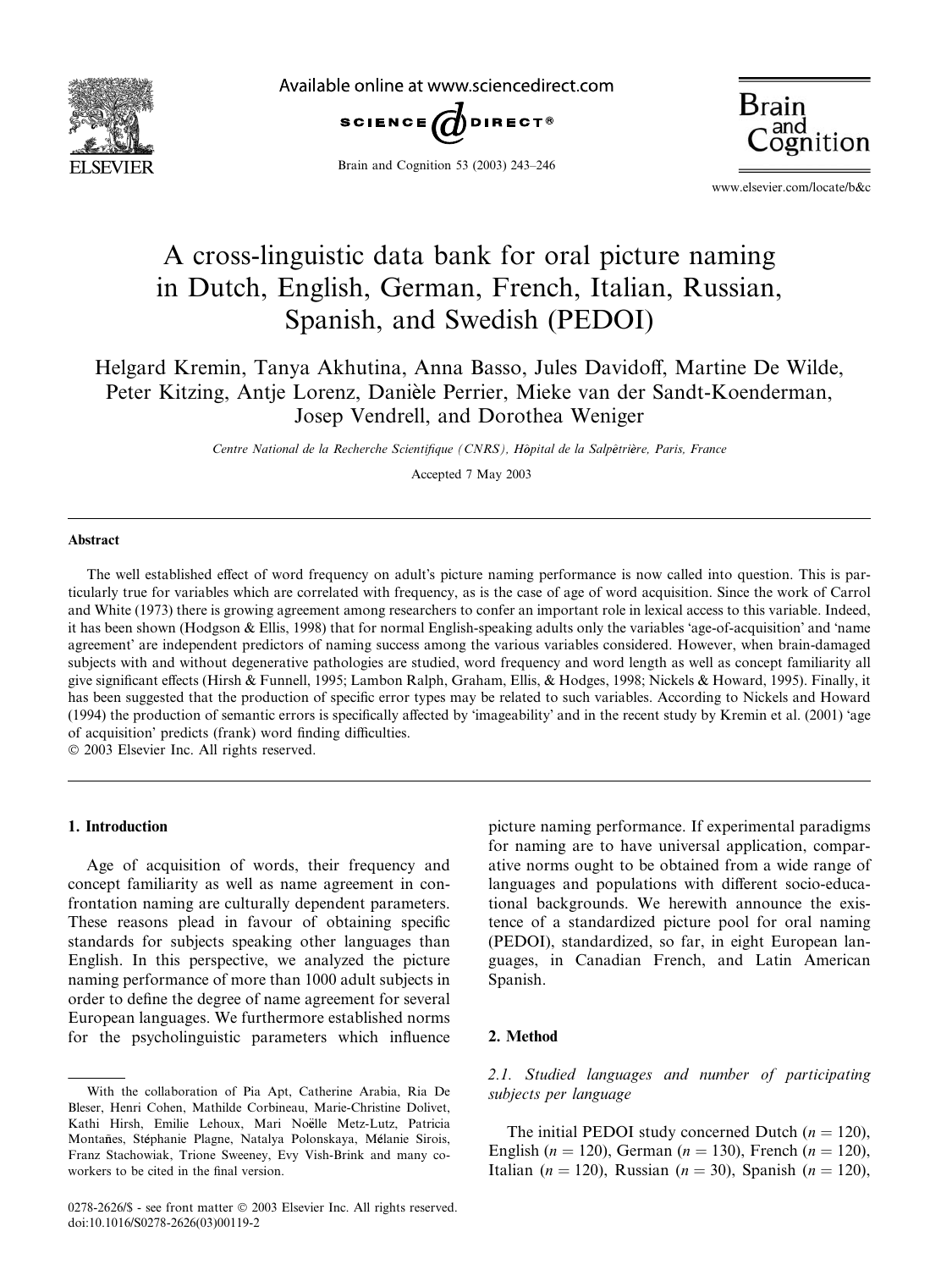and Swedish  $(n = 90)$ . Data collected for Canadian French (Sirois, Staab, Bélanger, Kremin, & Cohen, 2000) and Latin American Spanish (Montañes, Kremin, Cabrera, & Diaz, 1997) will not be considered in this presentation.

## 2.2. Controlled individual variables

Sex (male; female), age (18–39; 40–59; and 60–75) and (with the exception of Swedish and Russian) two educational levels: low—corresponding to 9 years of education; high—corresponding to more than 9 years of education.

#### 2.3 Material

Three hundred and ninety black and white line drawings from various semantic fields (including low and high prototypicality items of the 'living' and 'man made' categories, 'body parts,' and 'professions') were presented in free vision, each on one page.

#### 2.4. Established parameters

For a subset of 269 pictures/words the following parameters are available:

- Name agreement: it concerns the first oral response given by the native speakers of the studied language. In the sample we present below, the degree of the dominant response is converted into a percentage in order to facilitate the comparison across languages.
- Visual complexity of the picture refers to the judgements of 60 (French) adult subjects on a 7 point scale (from 1 = very simple to 7 = very complex). Individ-

Table 1

 $\overline{a}$ 

Dominant responses in eight European languages with percentage of name agreement (NA)—transcription of Russian words with latin letters

|                  | English       | NA Eng     | French           | NA Fr      | Dutch             | NA Du      | German                | NA Ger        |
|------------------|---------------|------------|------------------|------------|-------------------|------------|-----------------------|---------------|
| $\mathbf{1}$     | bricklayer    | 85%        | maçon            | 93%        | metselaar         | 93%        | Maurer                | 99%           |
| $\boldsymbol{2}$ | elephant      | $100\%$    | éléphant         | 99%        | olifant           | 100%       | Elefant               | 98%           |
| $\overline{4}$   | shorts        | 83%        | short            | 62%        | sportbroek(je)    | 31%        | Shorts                | 34%           |
| 5                | saw           | 100%       | scie             | 89%        | zaag              | 98%        | Säge                  | 66%           |
| $\tau$           | train         | 97%        | train            | 79%        | trein             | 74%        | U-Bahn                | 11%           |
| $\,$ 8 $\,$      | stork         | 70%        | cigogne          | 78%        | ooievaar          | 97%        | Storch                | 98%           |
| 9                | skirt         | 98%        | jupe             | 98%        | rok               | 52%        | Rock                  | $66\%$        |
| 10               | waterfall     | 90%        | cascade          | 75%        | waterfall         | 93%        | Wasserfall            | 98%           |
| 11               | bell          | 100%       | cloche           | $100\%$    | klok              | 47%        | Glocke                | 96%           |
| 13               | door          | 98%        | porte            | 99%        | deur              | 78%        | Tür                   | 96%           |
| 14               | mountaineer   | 57%        | alpiniste        | 74%        | bergbeklimmer     | 87%        | Bergsteiger           | 99%           |
| 15               | coat          | 96%        | manteau          | 88%        | jas               | 57%        | Mantel                | 89%           |
| 17               | whistle       | 98%        | sifflet          | $100\%$    | fluit             | 96%        | Pfeife                | 63%           |
| 18               | tiger         | 78%        | tigre            | 83%        | tijger            | 78%        | Tiger                 | 82%           |
| 21               | compass       | 63%        | compas           | 97%        | passer            | 88%        | Zirkel                | 98%           |
| 22               | motor-bike    | 86%        | moto             | 89%        | motor             | 58%        | Motorrad              | 95%           |
| 23               | slug          | 69%        | limace           | 84%        | slak              | 82%        | Schnecke              | 86%           |
| 24               | suitcase      | $83\%$     | valise           | 91%        | koffer            | 84%        | Koffer                | 98%           |
| 25               | chain         | 98%        | chaîne           | 93%        | ketting           | 67%        | Kette                 | 48%           |
|                  |               |            |                  |            |                   |            |                       |               |
|                  | Italian       | NA It      | Spanish          | NA Sp      | Swedish           | NA Sw      | Russian               | <b>NA Rus</b> |
| $\mathbf{1}$     | muratore      | 98%        | albanil          | 31%        | murare            | 92%        | kamenshik             | 63%           |
| $\overline{c}$   | elefante      | 99%        | elefante         | $98\%$     | elefant           | 100%       | slon                  | 100%          |
| $\overline{4}$   | mutande       | 42%        | calzoncillos     | $4\%$      | shorts            | 76%        | shorty                | 73%           |
| 5                | sega          | 91%        | serrucho         | 16%        | såg               | 79%        | pila                  | 83%           |
| $\tau$           | treno         | 88%        | tren             | 57%        | tåg               | 83%        | poezd                 | $60\%$        |
| 8                | cicogna       | 49%        | cigüenya         | 80%        | stork             | 94%        | aist                  | 70%           |
| 9                | gonna         | 99%        | falda            | 90%        | kjol              | 99%        | ubka                  | 100%          |
| 10               | cascata       | $92\%$     | cascada          | 28%        | vattenfall        | 93%        | vodopad               | 93%           |
| 11               | campana       | 97%        | campana          | 99%        | klocka            | 73%        | kolokolchik           | 97%           |
| 13               | porta         | 98%        | puerta           | 98%        | dörr              | 90%        | dver                  | 100%          |
| 14               | scalatore     | 47%        | escalador        | $8\%$      | bergbestigare     | 48%        | alpinist              | 73%           |
| 15               | cappotto      | 75%        | abrigo           | 84%        | rock              | 42%        | palto                 | 37%           |
| 17               | fischietto    | 91%        | ato              | 45%        | visselpipa        | 98%        | svistok               | 77%           |
| 18               | tigre         | 65%        | tigre            | 61%        | tiger             | 78%        | tigr                  | 97%           |
| 21               | compasso      | 94%        | compas           | $81\%$     | passare           | 83%        | tsirkul               | $80\%$        |
| 22               | moto/cicletta | 84%        | moto             | 88%        | motorcykel        | 98%        | mototsikl             | 100%          |
| 23               | lumaca        | 91%        | babosa           | 40%        | snigel            | 87%        | ulitka                | 70%           |
| 24<br>25         | valigia       | 92%<br>92% | maleta<br>cadena | 87%<br>89% | resväska<br>kedja | 73%<br>51% | chemodan<br>tsepochka | 97%<br>40%    |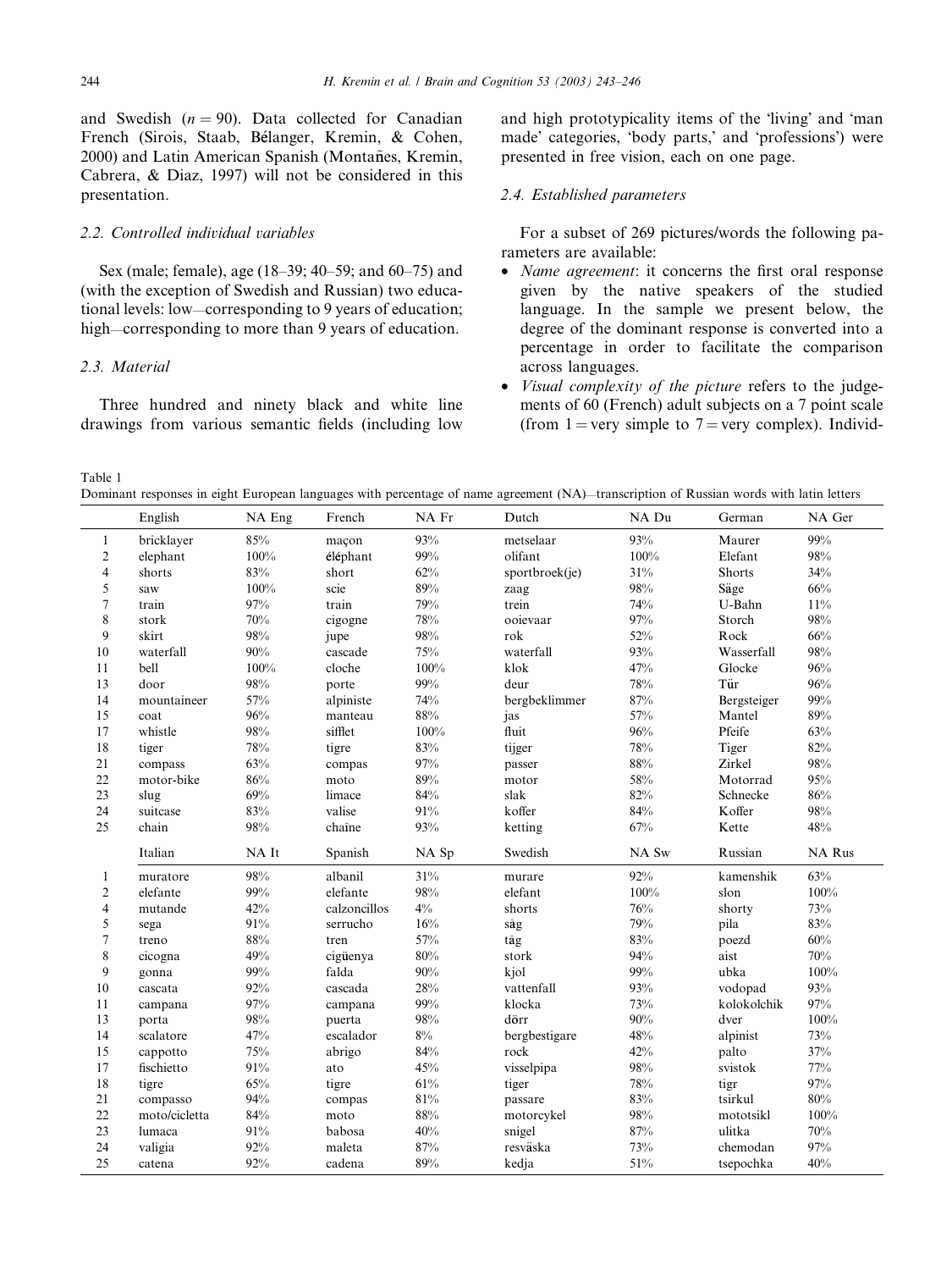ual variables were controlled: sex  $(2) \times age$   $(3) \times edu$ cation (2). The value assigned to a given picture is the mean of the ratings of all subjects.

- Concept familiarity was rated (i) by 98 French subjects (with controlled individual variables) for words and for pictures and (ii) by 107 German subjects for words only. It was rated on a 5 point scale (from  $1 =$  unfamiliar to  $5 =$  highly familiar). Since the ratings for words and pictures did not yield any significant difference, we represent the combined means for French concept familiarity as well as the means for German concept familiarity.
- *Imageability* was rated by 98 German subjects on a 5 point scale where words which easily aroused images were to be given a high rating.
- *Age of acquisition* was rated on a 7 point scale (from  $1 =$ early acquired to  $7 =$ late acquired) by 68 (French) adult subjects (with controlled individual variables). Each point corresponded to an age band of two years thus exploring the period up to 13 years.

NB: Word frequency for the target words in the different languages will not included in the present sample presentation.

#### 3. Preliminary statistical results

In order to explore the similarities and/or divergencies between different existing data banks, we first compared the PEDOI values for 'visual complexity' and for 'familiarity' with the corresponding ratings from

Table 2 Sample of established parameters for the 269 pictures and target words

Snodgrass and Vanderwart (1980). On the 129 items in common, statistical analysis revealed strong correlations for both visual complexity  $(r = .70)$  and familiarity  $(r = .89)$ . A second analysis concerned the comparison of PEDOI values with the recently obtained new Spanish norms for the Snodgrass and Vanderwart pictures (Cuetos, Ellis, & Alvarez, 1999). For the 88 common items, the two sets of 'familiarity' ratings were, again, strongly correlated  $(r = .93)$ . Finally, we compared the frequency of PEDOI target words in French (Imbs, 1970) and in English (taken from CELEX Freq per Million, Nijmegen): the correlation is  $r = .77$ .

We also assessed the reliability of age-of-acquisition norms. PEDOI values—which concern the estimates of a total of 68 French adults, aged 18–75, with low and high level of education—were compared (i) to the estimates of 78 English students (native and nonnative speakers) collected by Snodgrass and Yuditzky (1996— 124 common items), (ii) to the 'York' ratings collected from 20 English undergraduates by Morrison, Chappell, and Ellis (1997—131 common items), and (iii) to the estimates of 64 Spanish students from Cuetos et al. (1999—88 common cases). In spite of entirely different subject populations, the cross-linguistic comparisons yielded high correlations ( $r = .77$ ;  $r = .70$ ; and  $r = .81$ ; respectively).

In contrast to the above mentioned parameters, cross-linguistic name agreement (NA) yielded rather weak correlations and was subject to some variation. The comparison of French NA with NA in other languages yields the following correlations: .45 with

|    | English     | French    | VIS COM | FAM-1 | FAM-2 | <b>IMAG</b> | AoA  |
|----|-------------|-----------|---------|-------|-------|-------------|------|
|    | bricklayer  | maçon     | 5.4     | 2.59  | 2.70  | 3.30        | 3.19 |
| 2  | elephant    | éléphant  | 4       | 1.28  | 2.55  | 4.39        | 2.56 |
| 4  | shorts      | short     | 3       | 3.35  | 3.27  | 3.47        | 3.41 |
| 5  | saw         | scie      | 2.5     | 2.6   | 2.55  | 3.87        | 2.88 |
| 7  | train       | train     | 4.7     | 3.2   | 3.91  | 4.07        | 2.01 |
| 8  | stork       | cigogne   | 4.1     | 1.35  | 2.29  | 3.87        | 3.6  |
| 9  | skirt       | jupe      | 2.3     | 3.52  | 3.67  | 4.16        | 2.4  |
| 10 | waterfall   | cascade   | 4.9     | 1.89  | 2.76  | 3.67        | 4.2  |
| 11 | bell        | cloche    | 3.2     | 2.66  | 2.52  | 4.00        | 2.35 |
| 13 | door        | porte     | 3       | 4.79  | 4.52  | 4.61        | 1.5  |
| 14 | mountaineer | alpiniste | 5       | 1.59  | 2.67  | 3.53        | 4.51 |
| 15 | coat        | manteau   | 2.7     | 3.95  | 3.50  | 4.34        | 1.81 |
| 17 | whistle     | sifflet   | 2.7     | 1.84  | 2.19  | 3.82        | 2.46 |
| 18 | tiger       | tigre     | 4.8     | 1.16  | 2.36  | 3.53        | 2.91 |
| 21 | compass     | compas    | 2.5     | 2.33  | 1.84  | 3.40        | 3.99 |
| 22 | motor-bike  | moto      | 5.7     | 2.74  | 2.86  | 3.92        | 3.09 |
| 23 | slug        | limace    | 2.6     | 1.91  | 2.66  | 3.92        | 2.85 |
| 24 | suitcase    | valise    | 3.5     | 3.55  | 3.38  | 4.55        | 2.86 |
| 25 | chain       | chaîne    | 4.3     | 2.39  | 3.21  | 4.16        | 2.99 |

VIS COM, degree of visual complexity (1–7); FAM-1, degree of concept familiarity (1–5) judged by French subjects; FAM-2, degree of concept familiarity (1–5) judged by German subjects; IMAG, degree of word imageability judged by German subjects; and AoA, mean age of acquisition of target word judged by French subjects.